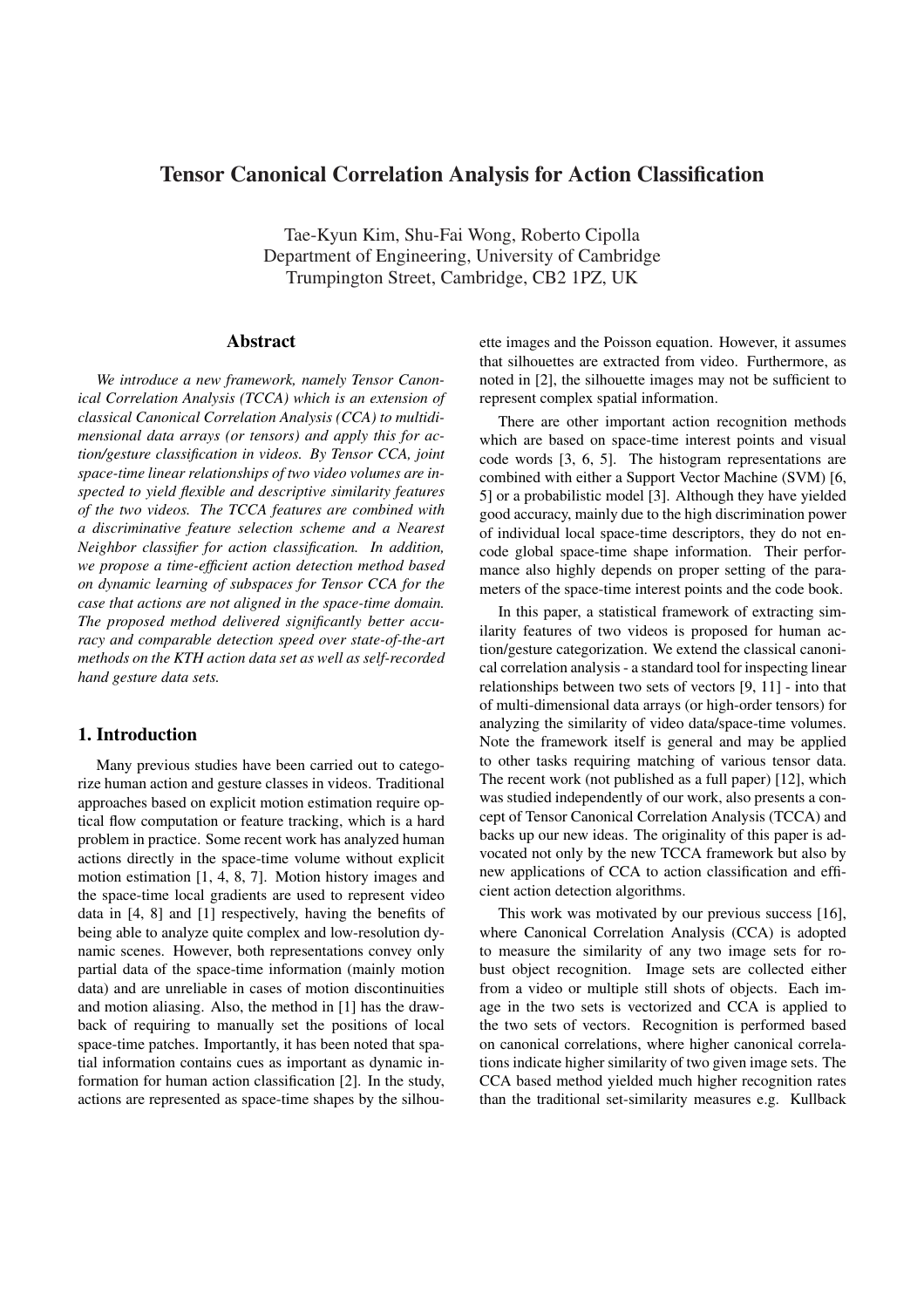Leibler-Divergence (KLD). KLD-based matching is highly subjective to simple transformations of data (e.g. global intensity changes and variances), which are clearly irrelevant for classification, resulting in poor generalization to novel data. A key of CCA over traditional methods is its affine invariance in matching, which allows for great flexibility yet keeps sufficient discriminative information. The geometrical interpretation of CCA is related to the angle between two hyper-planes (or linear subspaces). Canonical correlations are the cosine of the principal angles and smaller angular planes are thought to be more alike. It is well known that object images are class-wise well-constrained to lie on low-dimensional subspaces or hyper-planes. This subspacebased matching effectively gives affine-invariance, i.e. invariant matching of the image sets to the pattern variations subject to the subspaces. For more details, refer to [16].

Despite the success of CCA in image-set comparison, the CCA is still insufficient for video classification as a video is more than simply a set of images. The previous method does not encode any temporal information of videos. The new tensor canonical correlation features have many favorable characteristics :

- TCCA yields affine-invariant similarity features of global space-time volumes.
- TCCA does not involve any significant tuning parameters.
- TCCA framework can be partitioned into sub-CCAs. The previous works on object recognition [16] based on image sets can be seen as a sub-problem of this framework.

The quality of TCCA features is demonstrated in terms of action classification accuracy being combined with a simple feature selection scheme and Nearest Neighbor (NN) classification. Additionally, time-efficient detection of a target video is proposed by incrementally learning the spacetime subspaces for TCCA.

The rest of the paper is organized as follows: Backgrounds and notations are given in Section 2 and the framework and the solution for tensor CCA in Section 3. Section 4 and 5 are for the discriminative feature selection and the action detection method respectively. The experimental results are shown in Section 6 and we conclude in Section 7.

#### 2. Backgrounds and Notations

## 2.1. Canonical Correlation Analysis

Since Hotelling (1936), Canonical Correlation Analysis (CCA) has been a standard tool for inspecting linear relationships between two random variables (or two sets of vectors) [11]. Given two random vectors  $\mathbf{x} \in \mathbb{R}^{m_1}, \mathbf{y} \in \mathbb{R}^{m_2}$ ,



Figure 1. Probabilistic Canonical Correlation Analysis *tells how well two random variables* x, y *are represented by a a common source variable* z *[9].*

a pair of transformations u, v, called canonical transformations, is found to maximize the correlation of the two vectors  $\mathbf{x}' = \mathbf{u}^T \mathbf{x}, \mathbf{y}' = \mathbf{v}^T \mathbf{y}$  as

$$
\rho = \max_{\mathbf{u}, \mathbf{v}} \frac{E[\mathbf{x}' \mathbf{y}'^T]}{\sqrt{E[\mathbf{x}' \mathbf{x}'^T] E[\mathbf{y}' \mathbf{y}'^T]}} = \frac{\mathbf{u}^T \mathbf{C}_{\mathbf{x} \mathbf{y}} \mathbf{v}}{\sqrt{\mathbf{u}^T \mathbf{C}_{\mathbf{x} \mathbf{x}} \mathbf{u} \mathbf{v}^T \mathbf{C}_{\mathbf{y} \mathbf{y}} \mathbf{v}}}
$$
(1)

where  $\rho$  is called the canonical correlation and multiple canonical correlations  $\rho_1,...\rho_d$  where  $d < min(m_1,m_2)$ are defined by the next pairs of  $u$ ,  $v$  which are orthogonal to the previous ones. A probabilistic version of CCA [9] gives another viewpoint. As shown in Figure 1, the model reveals how well two random variables x, y are represented by a common source (latent) variable  $\mathbf{z} \in \mathbb{R}^d$  with the two likelihoods  $p(\mathbf{x}|\mathbf{z}), p(\mathbf{y}|\mathbf{z})$ , which comprises affine transformations w.r.t. the input variables x, y respectively. The maximum likelihood estimation on this model leads to the canonical transformations  $\mathbf{U} = [\mathbf{u}_1, ..., \mathbf{u}_d], \mathbf{V} = [\mathbf{v}_1, ..., \mathbf{v}_d]$  and the associated canonical correlations  $\rho_1, \ldots, \rho_d$ , which are equivalent to those of the standard CCA. See [9] for more details. Intuitively, the first pair of canonical transformations corresponds to the most similar direction of variation of the two data sets and the next pairs represent other directions of similar variations. Canonical correlations reveals the degree of matching of the two sets in each canonical directions.

Affine-invariance of CCA. A key of using CCA for high-dimensional random vectors is its affine invariance in matching, which gives robustness with respect to intra-class data variations as discussed above. Canonical correlations are invariant to affine transformations w.r.t. inputs, i.e.  $Ax + b, Cy + d$  for arbitrary  $\mathbf{A} \;\in\; \mathbb{R}^{m_1 \times m_1}, \mathbf{b} \;\in\; \mathbb{R}^{m_1}, \mathbf{C} \;\in\; \mathbb{R}^{m_2 \times m_2}, \mathbf{d} \;\in\; \mathbb{R}^{m_2}.$ This proof is straightforward from (1) as  $C_{xy}$ ,  $C_{xx}$ ,  $C_{yy}$ are covariance matrices and are multiplied by arbitrary transformations u, v.

Matrix notations for Tensor CCA. Given two data sets as matrices  $\mathbf{X} \in \mathbb{R}^{N \times m_1}$ ,  $\mathbf{Y} \in \mathbb{R}^{N \times m_2}$ , canonical correlations are found by the pairs of directions u, v. The canonical transformations u, v are considered to have unit size hereinafter. The random vectors  $x, y$  in (1) correspond to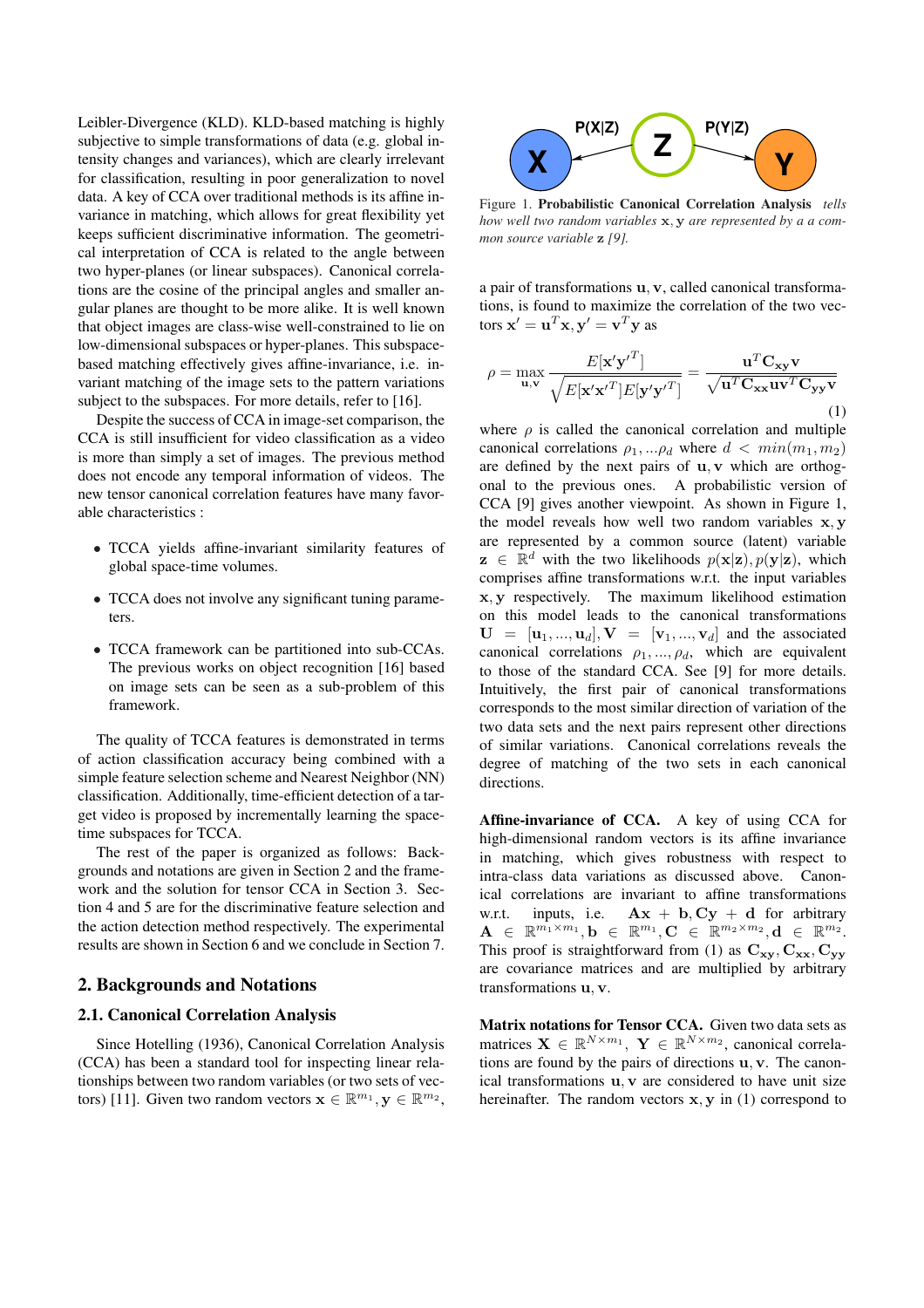the rows of the matrices  $X, Y$  assuming  $N \gg m_1, m_2$ . The standard CCA can be written as

$$
\rho = \max_{\mathbf{u}, \mathbf{v}} {\mathbf{X}'}^T \mathbf{Y}', \text{ where } \mathbf{X}' = \mathbf{X}\mathbf{u}, \mathbf{Y}' = \mathbf{Y}\mathbf{v}. \tag{2}
$$

This matrix notation of CCA is useful to describe the proposed tensor CCA with the tensor notations in the following section.

#### 2.2. Multilinear Algebra and Notations

This section briefly introduces useful notations and concepts of multilinear algebra [10]. A third-order tensor which has the three modes of dimensions  $I, J, K$  is denoted by  $\mathcal{A} = (\mathcal{A})_{ijk} \in \mathbb{R}^{I \times J \times K}$ . The inner product of any two tensors is defined as  $\langle A, B \rangle = \sum_{i,j,k} (A)_{ijk} (B)_{ijk}$ . The *mode*-j vectors are the column vectors of matrix  $\mathbf{A}_{(j)} \in$  $\mathbb{R}^{J \times (IK)}$  and the j-mode product of a tensor A by a matrix  $\mathbf{U} \in \mathbb{R}^{J \times N}$  is

$$
(\mathcal{B})_{ink} \in \mathbb{R}^{I \times N \times K} = (\mathcal{A} \times_j \mathbf{U})_{ink} = \Sigma_j(\mathcal{A})_{ijk} \mathbf{u}_{jn} \tag{3}
$$

The j-mode product in terms of j-mode vector matrices is  $\mathbf{B}_{(j)} = \mathbf{U}\mathbf{A}_{(j)}$ .

# 3. Tensor Canonical Correlation Analysis

# 3.1. Joint and Single-shared-mode TCCA

Many previous studies have dealt with tensor data in its original form to consider multi-dimensional relationships of the data and to avoid *curse of dimensionality* when the multi-dimensional data array are simply vectorized. We generalize the canonical correlation analysis of two sets of vectors into that of two higher-order tensors having multiple shared modes (or *axes*).

A single channel video volume is represented as a thirdorder tensor denoted by  $A \in \mathbb{R}^{I \times J \times K}$ , which has the three modes, i.e. axes of space  $(X \text{ and } Y)$  and time  $(T)$ . We assume that every video volume has the uniform size of  $I \times J \times K$ . Thus the third-order tensors can *share* any single mode or multiple modes. Note that the canonical transformations are applied to the modes which are not shared. For e.g. in (2), classical CCA applies the canonical transformations **u**, **v** to the modes in  $\mathbb{R}^{m_1}, \mathbb{R}^{m_2}$  respectively, having a shared mode in  $\mathbb{R}^N$ . The proposed Tensor CCA (TCCA) consists of the different architectures according to the number of the shared modes. The joint-shared-mode TCCA allows any two modes (i.e. a section of video) to be shared and applies the canonical transformation to the remaining single mode, while the single-shared-mode TCCA shares any single mode (i.e. a scan line of video) and applies the canonical transformations to the two remaining modes. See Figure 2 for the concept of the proposed two types of TCCA.

The proposed TCCA for two videos is conceptually seen as the aggregation of many different canonical correlation analyses, which are for two sets of XY sections (i.e. images), two sets of XT or YT sections (in the joint-shared-mode), or sets of X,Y or T scan lines (in the single-shared-mode) of the videos.

**Joint-shared-mode TCCA.** Given two tensors  $X, Y \in$  $\mathbb{R}^{I \times J \times K}$ , the joint-shared-mode TCCA consists of three sub-analyses. In each sub-analysis, one pair of canonical directions is found to maximize the inner product of the output tensors (called canonical objects) by the mode product of the two data tensors by the pair of the canonical transformations. That is, the single pair (for e.g.  $(\mathbf{u}_k, \mathbf{v}_k)$ ) in  $\Phi = \{(\mathbf{u}_k, \mathbf{v}_k), (\mathbf{u}_j, \mathbf{v}_j), (\mathbf{u}_i, \mathbf{v}_i)\}\$ is found to maximize the inner product of the respective canonical objects (e.g.  $X \times_k \mathbf{u}_k$ ,  $Y \times_k \mathbf{v}_k$ ) for the *IJ*, *IK*, *JK* joint-shared-modes respectively. Then, the overall process of TCCA can be written as the optimization problem of the canonical transformations  $\Phi$  to maximize the inner product of the canonical tensors  $\mathcal{X}', \mathcal{Y}'$  which are obtained from the three pairs of canonical objects by

$$
\rho = \max_{\Phi} \langle \mathcal{X}', \mathcal{Y}' \rangle, \quad \text{where} \quad (4)
$$

$$
(\mathcal{X}')_{ijk} = (\mathcal{X} \times_k \mathbf{u}_k)_{ij} (\mathcal{X} \times_j \mathbf{u}_j)_{ik} (\mathcal{X} \times_i \mathbf{u}_i)_{jk}
$$

$$
(\mathcal{Y}')_{ijk} = (\mathcal{Y} \times_k \mathbf{v}_k)_{ij} (\mathcal{Y} \times_j \mathbf{v}_j)_{ik} (\mathcal{Y} \times_i \mathbf{v}_i)_{jk}
$$

and  $\langle \cdot, \rangle$  denotes the inner product of tensors defined in Section 2.2. Note the mode product of the tensor by the single canonical transformation yields a matrix, a plane as the canonical object. Similar to classical CCA, multiple tensor canonical correlations  $\rho_1, ..., \rho_d$  are defined by the orthogonal sets of the canonical directions.

Single-shared-mode TCCA. Similarly, the single-sharedmode tensor CCA is defined as the inner product of the canonical tensors comprising of the three canonical objects. The two pairs of the transformations in  $\Psi =$  $[\{({\bf u}_j^1,{\bf v}_j^1),({\bf u}_k^1,{\bf v}_k^1)\},\{({\bf u}_i^2,{\bf v}_i^2),({\bf u}_k^2,{\bf v}_k^2)\},\{({\bf u}_i^3,{\bf v}_i^3),({\bf u}_j^3,$  $\{(\mathbf{v}_j^3)\}\]$  are found to maximize the inner product of the resulting canonical objects, by the mode product of the data tensors by the two pairs of the canonical transformations, for the  $I, J, K$  single-shared-modes. The tensor canonical correlations are

$$
\rho = \max_{\Psi} \langle \mathcal{X}', \mathcal{Y}' \rangle, \quad \text{where} \quad (5)
$$

$$
(\mathcal{X}')_{ijk} = (\mathcal{X} \times_j \mathbf{u}_j^1 \times_k \mathbf{u}_k^1)_i (\mathcal{X} \times_i \mathbf{u}_i^2 \times_k \mathbf{u}_k^2)_j (\mathcal{X} \times_i \mathbf{u}_i^3 \times_j \mathbf{u}_j^3)_k
$$
  

$$
(\mathcal{Y}')_{ijk} = (\mathcal{Y} \times_j \mathbf{v}_j^1 \times_k \mathbf{v}_k^1)_i (\mathcal{Y} \times_i \mathbf{v}_i^2 \times_k \mathbf{v}_k^2)_j (\mathcal{Y} \times_i \mathbf{v}_i^3 \times_j \mathbf{v}_j^3)_k
$$

The canonical objects here are the vectors and the canonical tensors are given by the outer product of the three vectors.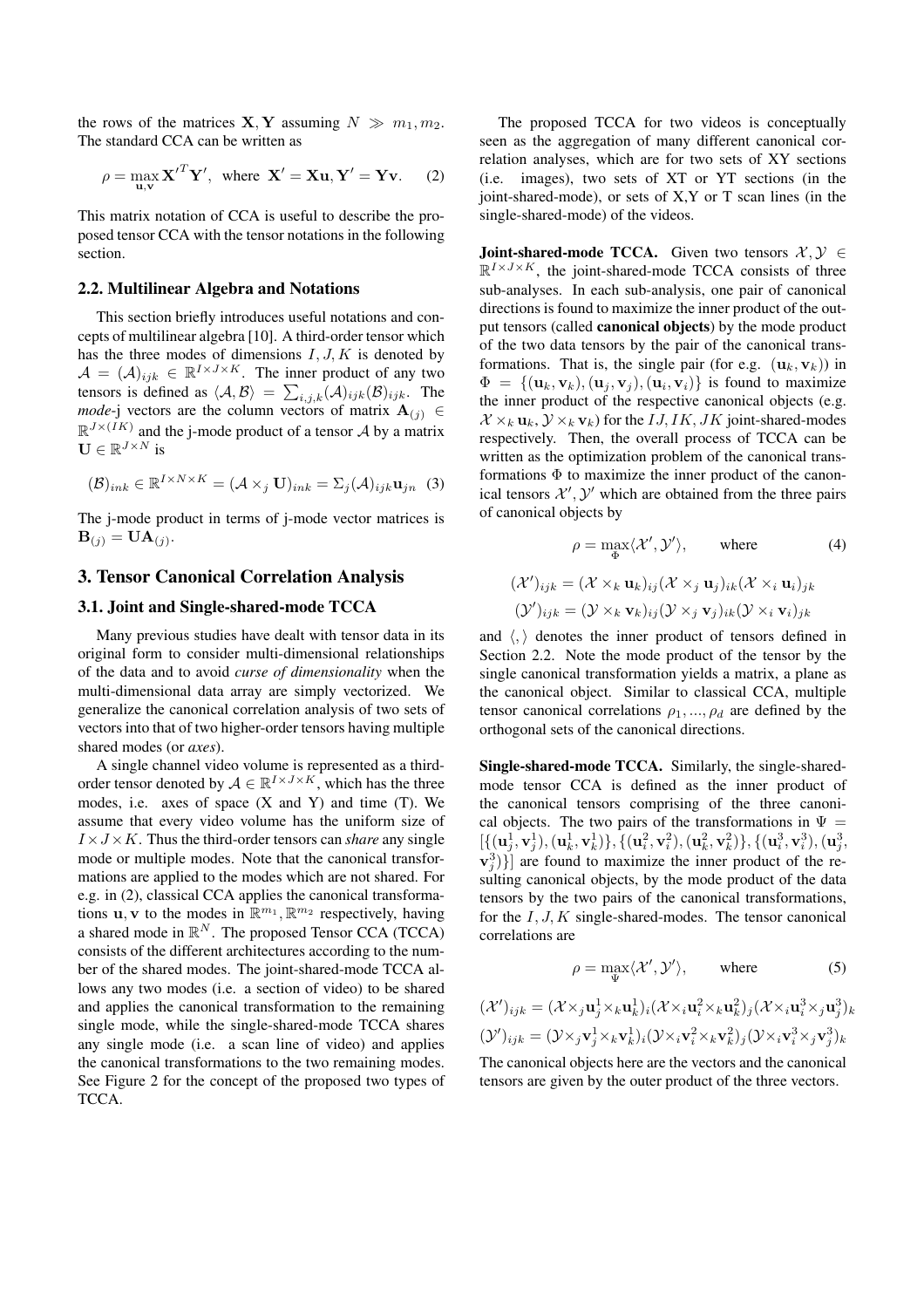

Figure 2. Conceptual drawing of Tensor CCA. *Joint-shared-mode TCCA (left) and single-shared-mode TCCA (right) of two video volumes (X,Y) are defined as the inner product of the canonical tensors (two middle cuboids in each figure), which are obtained by finding the respective pairs of canonical transformations (u,v) and canonical objects (green planes in left or lines in right figure).*

Interestingly, in the tasks of action/gesture classification, we have observed that the joint-shared-mode TCCA delivers more discriminative features than the single-sharedmode TCCA, maybe due to the good balance between the flexibility and the descriptive powers of the features in the joint-shared space. Generally the single-shared-mode has more flexible (by two pairs of free transformations) and less data-descriptive features in matching. The plane-like canonical objects in the joint-shared-mode seem to maintain sufficient discriminative information of action video data while giving robustness in matching. Note that only a single-shared-mode was considered in [12] (similarly to the proposed single-shared-mode TCCA). The previous results [16] also agree with this observation. The CCA applied to object recognition with image sets is identical to the IJ joint-shared-mode of the tensor CCA framework of this paper.

#### 3.2. Alternating Solution

A solution for both types of TCCA is proposed in a so-called *divide-and-conquer* manner. Each independent process is associated with the respective canonical objects and canonical transformations and also yields the canonical correlation features as the inner products of the canonical objects. This is done by performing the SVD method for CCA [13] a single time (for the jointshared-mode TCCA) or several times alternatively (for the single-shared-mode TCCA). This section is devoted to explain the solution for the  $I$  single-shared-mode for example. This involves the orthogonal sets of canonical directions  $\{(\mathbf{U}_j, \mathbf{V}_j),(\mathbf{U}_k, \mathbf{V}_k)\}\$  which contain  $\{(\mathbf{u}_j, \mathbf{v}_j) \in$  $(\mathbb{R}^J), (\mathbf{u}_k, \mathbf{v}_k \in [\mathbb{R}^K])$  in their columns, yielding the d canonical correlations  $(\rho_1,...\rho_d)$  where  $d < min(K, J)$  for given two data tensors,  $\mathcal{X}, \mathcal{Y} \in \mathbb{R}^{I \times J \times K}$ . The solution is obtained by alternating the SVD method to maximize

$$
\max_{\mathbf{U}_{j},\mathbf{V}_{j},\mathbf{U}_{k},\mathbf{V}_{k}}\langle \mathcal{X} \times_{j} \mathbf{U}_{j} \times_{k} \mathbf{U}_{k}, \ \mathcal{Y} \times_{j} \mathbf{V}_{j} \times_{k} \mathbf{V}_{k} \rangle. \tag{6}
$$

Given a random guess for  $U_j$ ,  $V_j$ , the input tensors  $\mathcal{X}, \mathcal{Y}$ are projected as  $\widetilde{\mathcal{X}} = \mathcal{X} \times_i \mathbf{U}_i$ ,  $\widetilde{\mathcal{Y}} = \mathcal{Y} \times_i \mathbf{V}_i$ . Then, the best pair of  $\mathbf{U}_k^*,\mathbf{V}_k^*$  which maximizes  $\langle\widetilde{\mathcal{X}}\times_k\mathbf{U}_k,\widetilde{\mathcal{Y}}\times_k\mathbf{V}_k\rangle$ are found. Letting

$$
\widetilde{\mathcal{X}} \leftarrow \widetilde{\mathcal{X}} \times_k \mathbf{U}_k^*, \quad \widetilde{\mathcal{Y}} \leftarrow \widetilde{\mathcal{Y}} \times_k \mathbf{V}_k^*, \tag{7}
$$

then the pair of  $\mathbf{U}_j^*, \mathbf{V}_j^*$  are found to maximize  $\langle \widetilde{\mathcal{X}} \times_j \rangle$  $\mathbf{U}_i, \widetilde{\mathcal{Y}} \times_i \mathbf{V}_i$ . Let

$$
\widetilde{\mathcal{X}} \leftarrow \widetilde{\mathcal{X}} \times_j \mathbf{U}_j^*, \text{ and } \widetilde{\mathcal{Y}} \leftarrow \widetilde{\mathcal{Y}} \times_j \mathbf{V}_j^* \tag{8}
$$

and repeat the procedures (7) and (8) until convergence. The solutions for the steps (7), (8) are obtained as follows:

SVD method for CCA [13] is embedded into the proposed alternating solution. First, the tensor-to-matrix and the matrix-to-tensor conversion is defined as

$$
\mathcal{A} \in \mathbb{R}^{I \times J \times K} \longleftrightarrow \mathbf{A}_{(ij)} \in \mathbb{R}^{(IJ) \times K} \tag{9}
$$

where  $\mathbf{A}_{(ij)}$  is a matrix which has K column vectors in  $\mathbb{R}^{I \times J}$  which are obtained by concatenating all elements of the *IJ* planes of the tensor *A*. Let  $\mathcal{X} \to \mathbf{X}_{(ij)}$  and  $\mathcal{Y} =$  $\widetilde{\mathbf{Y}}_{(ij)}$  in (7). If  $\mathbf{P}^1_{(ij)}, \mathbf{P}^2_{(ij)}$  denote two orthogonal basis matrices of  $\mathbf{X}_{(ij)}$ ,  $\mathbf{Y}_{(ij)}$  respectively, canonical correlations are obtained as singular values of  $(\mathbf{P}^1)^T \mathbf{P}^2$  by

$$
(\mathbf{P}^1)^T \mathbf{P}^2 = \mathbf{Q}_1 \mathbf{\Lambda} \mathbf{Q}_2^T, \quad \mathbf{\Lambda} = diag(\rho_1, \dots \rho_K). \tag{10}
$$

The solutions for the mode products in (7) are given as  $\widetilde{\mathcal{X}}\times_k\mathbf{U}_k^*\leftarrow \mathbf{G}^1_{(ij)},\ \widetilde{\mathcal{Y}}\times_k\mathbf{V}_k^*\leftarrow \mathbf{G}^2_{(ij)}$  accordingly where  $G_{(ij)}^1 = P^1 Q_1$ ,  $G_{(ij)}^2 = P^2 Q_2$ . The solutions for (8) are similarly found by converting the tensors into the matrix representations s.t.  $\mathcal{X} \rightarrow \mathbf{X}_{(ik)}, \mathcal{Y} \rightarrow \mathbf{Y}_{(ik)}$ . When it converges, d canonical correlations are obtained from the first d correlations of either  $(\rho_1,...\rho_K)$  or  $(\rho_1,...\rho_J)$ , where  $d < min(K, J)$ .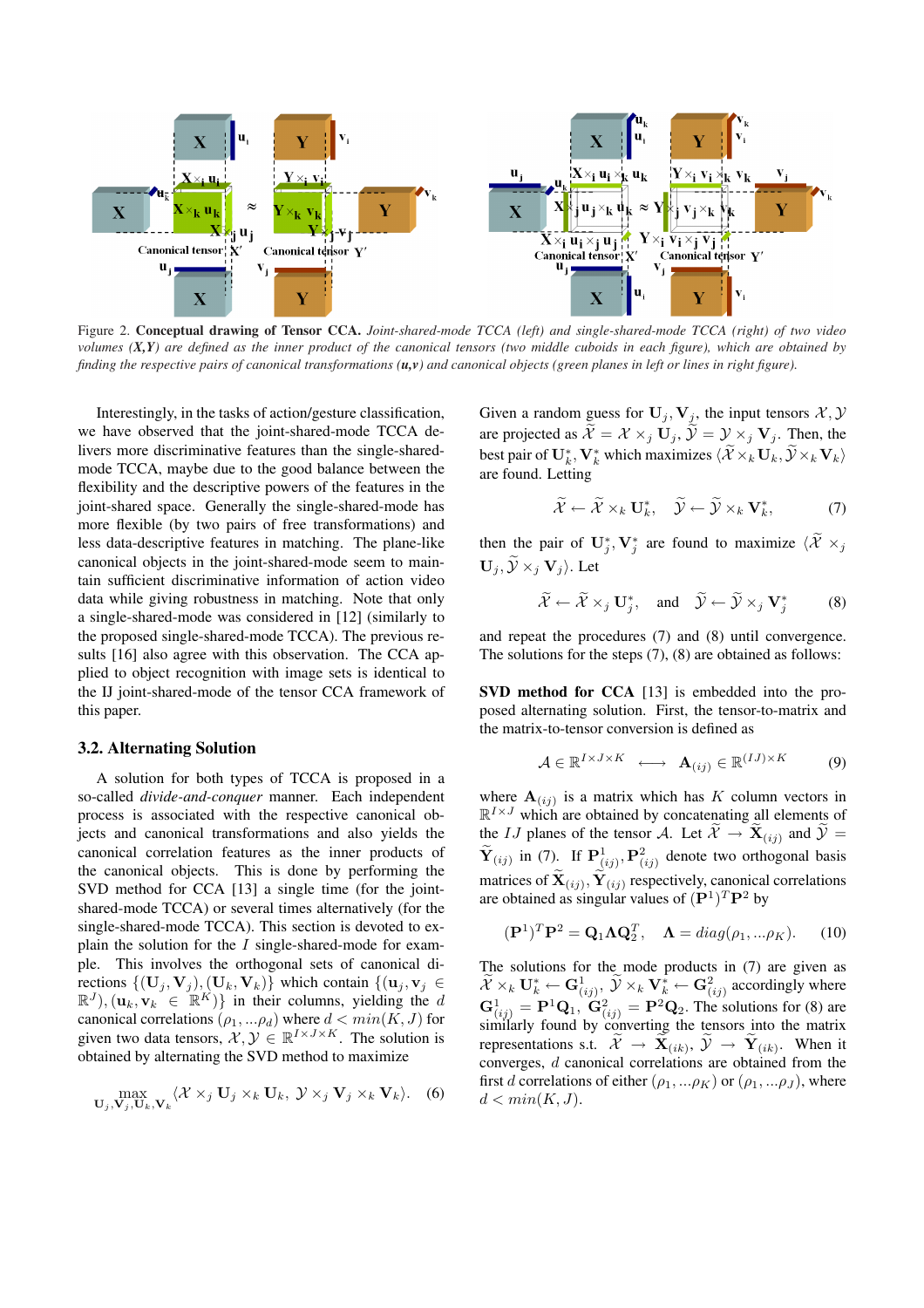

Figure 3. *Example of Canonical Objects. Given two sequences of the same hand gesture class (the left two rows), the first three canonical objects of the* IJ*,*IK*,*JK *joint-shared-mode are shown in the top, middle, bottom row respectively. The different canonical objects explains data similarity in different data dimensions.*

The J and K single-shared-mode TCCA are performed in the same alternating fashion, while the  $IJ,IK,JK$  jointshared-mode TCCA by performing the SVD method a single time without iterations.

# 4. Discriminative Feature Selection for TCCA

By the proposed tensor CCA, we have obtained  $6 \times d$ canonical correlation features in total. (Each of the jointshared-mode and single-shared-mode has 3 different CCA processes and each CCA process yields d features). Intuitively, each feature delivers different data semantics in explaining the data similarity. For example in Figure 3, the canonical objects computed for the two hand gesture sequences of the same class are visualized. One of each pair of canonical objects is only shown here, as the other is very much alike. The canonical objects of the  $IJ$  jointshared-mode show the common spatial components of the two given videos. The canonical transformations applied to the  $K$  axis (time axis) deliver the spatial component which is independent of temporal information, e.g. temporal ordering of the video frames. The different canonical objects of this mode seem to capture different spatial variations of the data. Similarly, the canonical objects of the  $IK,JK$ joint-shared-mode reveal the common components of the two videos in the joint space-time domain. Canonical correlations indicating the degree of the data correlation on each of the canonical components are used as similarity measures for recognition.

In general, each canonical correlation feature carries a different amount of discriminative information for video classification depending on applications. A discriminative feature selection scheme is proposed to select useful tensor canonical correlation features. First, the intra-class and inter-class feature sets (i.e. canonical correlations  $\rho_i$ ,  $i = 1, ..., 6 \times d$  computed from any pair of videos) are generated from the training data comprising of several class examples. We use each tensor CCA feature to build simple weak classifiers  $\mathcal{M}(\rho_i) = sign [\rho_i - C]$  and aggregate the weak learners using the AdaBoost algorithm [14]. In an iter-



Figure 4. Detection Scheme. *A query video is searched in a large volume input video. TCCA between the query and every possible volume of the input video can be speeded-up by dynamically learning the three subspaces of all the volumes (cuboids) for the* IJ, IK, JK *joint-shared-mode TCCA. While moving the initial slices along one axis, subspaces of every small volume are dynamically computed from those of the initial slices.*

ative update scheme classifier performance is optimized on the training data to yield the final strong classifier with the weights and the list of the selected features. Nearest Neighbor (NN) classification in terms of the sum of the canonical correlations chosen from the list is performed to categorize a new test video.

## 5. Action Detection by Tensor CCA

The proposed TCCA is time-efficient provided that actions or gestures are aligned in the space-time domain. However, searching non-aligned actions by TCCA in the three-dimensional  $(X, Y, \text{ and } T)$  input space is computationally demanding because every possible position and scale of the input volume needs to be scanned. By observing that the joint-shared-mode TCCA does not require the iterations for the solutions and delivers sufficient discriminative power (See Table 1), time-efficient action detection can be done by sequentially applying joint-shared-mode TCCA followed by single-shared-mode TCCA. The joint-sharedmode TCCA can effectively filter out the majority of samples which are far from a query sample then the singleshared-mode TCCA is applied to only few candidates. In this section, we explain the method to further speed up the joint-shared-mode TCCA by incrementally learning the required subspaces based on the incremental PCA [15].

The computational complexity of the joint-shared-mode TCCA in (10) depends on the computation of orthogonal basis matrices  $\mathbf{P}^1, \mathbf{P}^2$  and the Singular Value Decomposition (SVD) of  $(P^1)^T P^2$ . The total complexity trebles this computation for the  $IJ,IK,JK$  joint-shared-mode. From the theory of [13], the first few eigenvectors corresponding to most of the data energy, which are obtained by Principal Component Analysis, can be the orthogonal basis matrices. If  $\mathbf{P}^{\hat{1}} \in \mathbb{R}^{N \times d}$ ,  $\mathbf{P}^{\hat{2}} \in \mathbb{R}^{N \times d}$  where d is a usually small number, the complexity of the SVD of  $(\mathbf{P}^1)^T \mathbf{P}^2$ taking  $O(d^3)$  is relatively negligible. Given the respective three sets of eigenvectors of a query video, time-efficient scanning can be performed by incrementally learning the three sets of eigenvectors, the space-time subspaces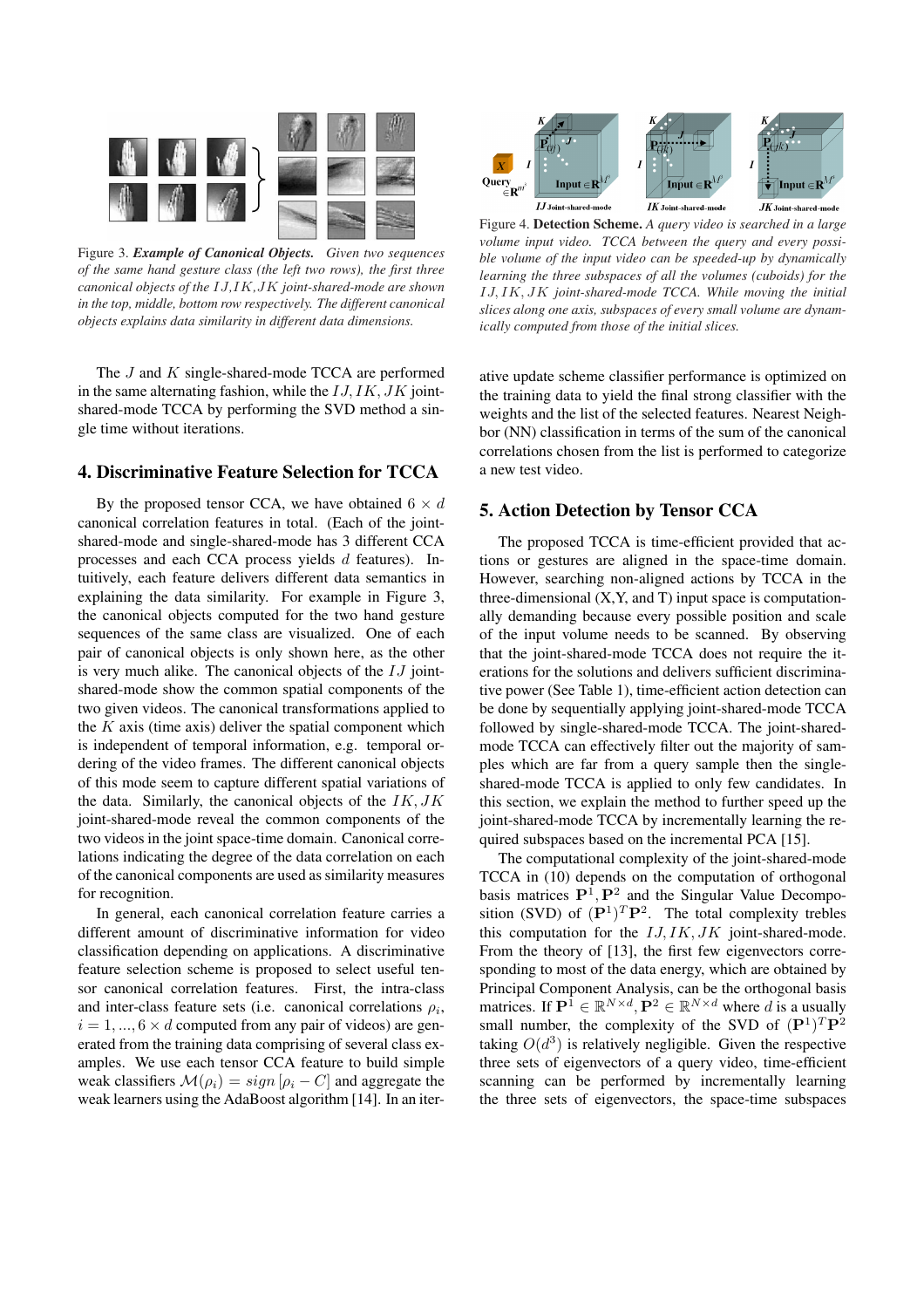

Figure 5. *Hand-Gesture Database. (top) 9 different gestures generated by 3 different shapes and 3 motions. (bottom) 5 different illumination conditions in the database.*



Figure 6. *Feature Selection. (left) The weights of TCCA features learnt by boosting. (right) The number of TCCA features chosen for the different shared-modes.*

 ${\bf P}_{(ij)}$ ,  ${\bf P}_{(ik)}$ ,  ${\bf P}_{(jk)}$  of every possible volume (*cuboid*) of an input video for the  $IJ,IK,JK$  joint-shared-mode TCCA respectively. See Figure 4 for the concept. There are three separate steps which are carried out in same fashion, each of which is to compute one of  ${\bf P}_{(ij)}, {\bf P}_{(ik)}, {\bf P}_{(jk)}$  of every possible volume of the input video. First, the subspaces of every cuboid of the initial slices of the input video are learnt, then the subspaces of all remaining cuboids are incrementally computed while moving the slices along one of the axes. For example, for the IJ joint-shared-mode TCCA, the subspaces  $P(i)$  of all cuboids in the initial  $IJ$ slice of the input video are computed. Then, the subspaces of all next cuboids are dynamically computed from the previous subspaces, while pushing the initial cuboids along the  $K$  axis to the end as follows (for simplicity, let the size of the query video and input video be  $\mathbb{R}^{m^3}$ ,  $\mathbb{R}^{M^3}$  where  $M \gg m$ :

The cuboid at k on the K axis,  $\mathcal{X}^k$  is represented as the matrix  $\mathbf{X}_{(ij)}^k = {\mathbf{x}_{(ij)}^k, ..., \mathbf{x}_{(ij)}^{k+m-1}}$  (See the definition (9)). The scatter matrix  $S^k = (\mathbf{X}^k_{(ij)})(\mathbf{X}^k_{(ij)})^T$  is written w.r.t. the scatter matrix of the previous cuboid at  $k - 1$ as  $\mathbf{S}^k = \mathbf{S}^{k-1} + (\mathbf{x}_{(ij)}^{k+m-1})(\mathbf{x}_{(ij)}^{k+m-1})^T - (\mathbf{x}_{(ij)}^{k-1})(\mathbf{x}_{(ij)}^{k-1})^T.$ This involves both incremental and decremental learning. A new vector  $\mathbf{x}_{(ij)}^{k+m-1}$  is added and an existing vector  $\mathbf{x}_{(ij)}^{k-1}$  is removed from the  $(k-1)$ -th cuboid. Based on



Figure 7. *(left) Convergence graph of the alternating solution for TCCA. (right) Confusion matrix of hand gesture recognition.*

|                                  | Joint-mode |          |  |  | Dual-mode |
|----------------------------------|------------|----------|--|--|-----------|
| Number of features   01 05 20 60 |            |          |  |  | 60        |
| Accuracy $(\% )$                 |            | 72 76 76 |  |  |           |

Table 1. *Accuracy Comparison of the joint-shared-mode TCCA and dual-mode TCCA (using both joint and single-shared mode).*

the previous study on incremental PCA [15], the sufficient spanning set  $\Upsilon = h([\mathbf{P}_{(ij)}^{k-1}, \mathbf{x}_{(ij)}^{k+m-1}])$ , where h is a vector orthogonalization function and  $\mathbf{P}_{(ij)}^{k-1}$  is the  $IJ$  subspace of the previous cuboid, can be efficiently exploited to compute the eigenvectors of the current scatter matrix,  $\mathbf{P}^k_{(ij)}$ . For the detailed computations, refer to [15].

Similarly, the subspaces  $P(i,k), P(jk)$  for the *IK*, *JK* joint-shared-mode TCCA are computed by moving the all cuboids of the slices along the  $I, J$  axes respectively. By this way, the total complexity of learning of the three kinds of the subspaces of every cuboid is significantly reduced from  $O(M^3 \times m^3)$  to  $O(M^2 \times m^3 + M^3 \times d^3)$  as  $M \gg$  $m \gg d$ .  $O(m^3)$ ,  $O(d^3)$  are the complexity for solving eigen-problems in batch-mode and the proposed dynamic way. Efficient multi-scale search is similarly plausible by merging two or more cuboids.

#### 6. Experimental Results

Hand-Gesture Recognition. We acquired *Cambridge-Gesture data base* consisting of 900 image sequences of 9 hand gesture classes, which are defined by 3 primitive hand shapes and 3 primitive motions (see Figure 5). Each class contains 100 image sequences (5 different illuminations $\times$ 10 arbitrary motions of 2 subjects). Each sequence was recorded in front of a fixed camera having roughly isolated gestures in space and time. All video sequences were uniformly resized into  $20 \times 20 \times 20$  in our method. All training was performed on the data acquired in the single plain illumination setting (leftmost in Figure 5) while testing was done on the data acquired in the remaining settings.

The proposed alternating solution in Section 3.2 was performed to obtain the TCCA features of every pair of the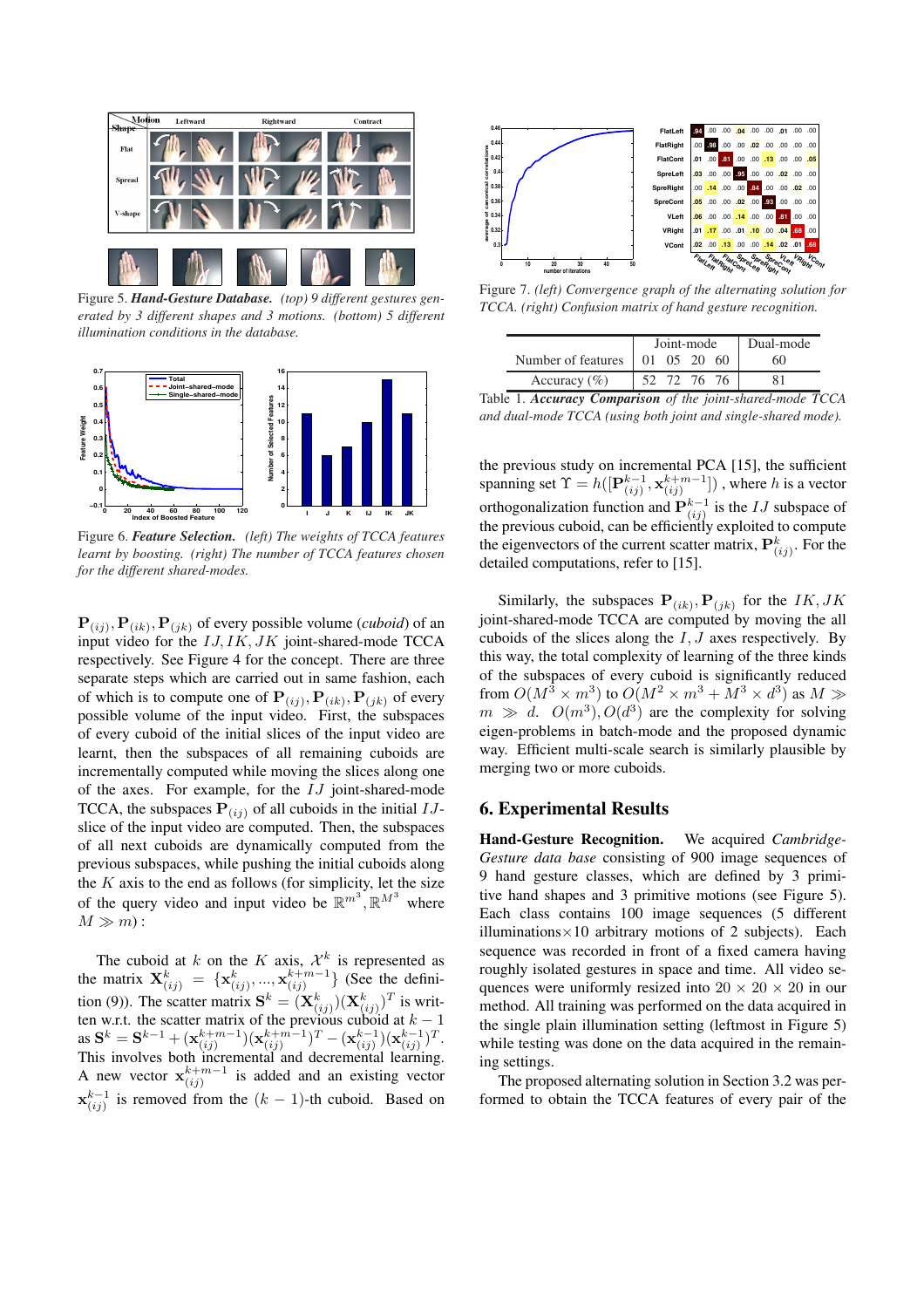| Methods            | set1 | set <sub>2</sub> | set3 | set4 | total       |
|--------------------|------|------------------|------|------|-------------|
| Our method         |      | 81               | 78   | 86   | $82 + 3.5$  |
| Niebles et al. [3] | 70   | 57               | 68   |      | $66\pm 6.1$ |
| Wong et al. [8]    |      |                  |      |      |             |

Table 2. *Hand-gesture recognition accuracy (%) of the four different illumination sets.*

training sequences. The alternating solution stably converged as shown in the left of Figure 7. Feature selection was performed for the TCCA features based on the weights and the list of the features learnt from the AdaBoost method in Section 4. In the left of Figure 6, it is shown that about the first 60 features contained most of the discriminative information. Of the first 60 features, the number of the selected features is shown for the different shared-mode TCCA in the right of Figure 6. The joint-shared-mode  $(IJ,IK,JK)$ contributed more than the single-shared-mode  $(I, J, K)$  but both still kept many features in the selected feature set. From Table 1, the best accuracy of the joint-shared-mode was obtained by 20 - 60 features. This is easily reasoned when looking at the weight curve of the joint-shared-mode in Figure 6 where the weights of more than 20 features are non-significant. The dual-mode TCCA (using both joint and single-shared mode) with the same number of features improved the accuracy of the joint-shared mode by 5%. NN classification was performed for a new test sequence based on the selected TCCA features. Note that the performance of TCCA without any feature selection also delivered the best accuracy as shown at 60 features in the Table 1.

Table 2 shows the recognition rates of the proposed TCCA, Niebles et al.'s method [3], which exhibited the best action recognition accuracy among the state-of-the-arts in [3]), and Wong et al.'s method (Relevance Vector Machine (RVM) with the motion gradient orientation images [8]). The original codes and the best settings of the parameters were used in the evaluation for the two previous works. As shown in Table 2, the previous two methods yielded much poorer accuracy than our method. They often failed to identify the sequences of similar motion classes having different hand shapes, as they cannot explain the complex shape variations of those classes. Large intra-class variation in spatial alignment of the gesture sequences also caused the performance degradation, particularly for Wong et al.'s method which is based on global space-time volume analysis. Despite the rough alignment of the gestures, the proposed method is significantly superior to the previous methods by considering both spatial and temporal information of the gesture classes effectively. See Figure 7 for the confusion matrix of our method.

Action Categorization on KTH Data Set. We followed the experimental protocol of Niebles et al.'s work [3] on the KTH action data set, which is the largest public action



Figure 8. Example videos of KTH data set. *The bounding boxes (solid box for the manual setting, the dashed one for the automatic detection) indicate the spatial alignment and the superimposed images of the initial, intermediate and the last frames of each action show the temporal segmentation.*

| <b>Methods</b>     | (%)   | <b>Methods</b>     | $\%$  |
|--------------------|-------|--------------------|-------|
| Our method         | 95.33 | Schuldt et al. [6] | 71.72 |
| Niebles et al. [3] | 81.50 | Ke et al. [7]      | 62.96 |
| Dollar et al. [5]  | 81 17 |                    |       |

Table 3. *Recognition accuracy (%) on the KTH action data set.*

data base [6]. The data set contains six types (boxing, hand clapping, hand waving, jogging, running and walking) of human actions performed by 25 subjects in 4 different scenarios. Leave-one-out cross-validation was performed to test the proposed method, i.e. for each run the videos of 24 subjects are exploited for training and the videos of the remaining subject is for testing. Some sample videos are shown in Figure 8 with the indication of the action alignment. In TCCA method, the aligned video sequences were uniformly resized to  $20 \times 20 \times 20$ . This space-time alignment of actions was manually done for accuracy comparison but can also be automatically achieved by the proposed detection scheme. See Table 3 for the accuracy comparison of several methods and Figure 9 for the confusion matrix of our method. The competing methods are based on histogram representations of the local space-time interest points with SVM (Dollar et al [5], Schuldt et al. [6]) or pLSA (Niebles et al. [3]). Ke et al. applied the spatio-temporal volumetric features [7]. While the previous methods delivered the accuracy around 60-80%, the proposed method achieved impressive accuracy at 95%. The previous methods lost important information in the global space-time shapes of actions resulting in ambiguity for more complex spatial variations of the action classes.

Action Detection on KTH Data Set. The action detection was performed by the training set consisting of the sequences of the five persons, which do not contain any testing persons. The scale (also the aspect ratio of axes) of actions were class-wise fixed. Figure 8 shows the proposed detection results by the dashed bounding boxes, which are